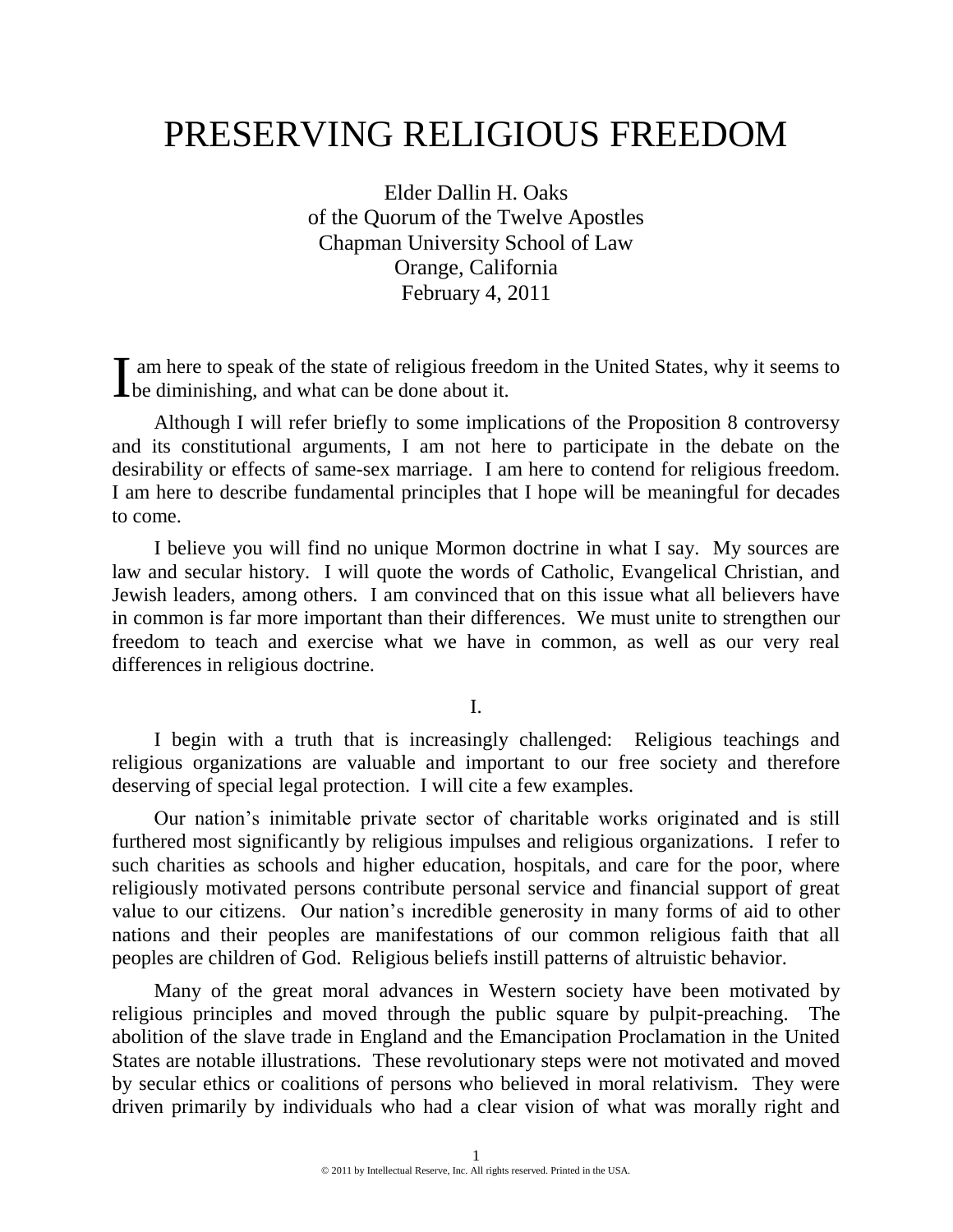what was morally wrong. In our time, the Civil Rights movement was of course inspired and furthered by religious leaders.

Religion also strengthens our nation in the matter of honesty and integrity. Modern science and technology have given us remarkable devices, but we are frequently reminded that their operation in our economic system and the resulting prosperity of our nation rest on the honesty of the men and women who use them. Americans' honesty is also reflected in our public servants' remarkable resistance to official corruption. These standards and practices of honesty and integrity rest, ultimately, on our ideas of right and wrong, which, for most of us, are grounded in principles of religion and the teachings of religious leaders.

Our society is not held together just by law and its enforcement, but most importantly by voluntary obedience to the unenforceable and by widespread adherence to unwritten norms of right or righteous behavior. Religious belief in right and wrong is a vital influence to advocate and persuade such voluntary compliance by a large proportion of our citizens.<sup>1</sup> Others, of course, have a moral compass not expressly grounded in religion. John Adams relied on all of these when he wisely observed that

"we have no government armed with power capable of contending with human passions unbridled by morality and religion. Avarice, ambition, revenge, or gallantry, would break the strongest cords of our Constitution as a whale goes through a net. Our Constitution was made only for a moral and religious people. It is wholly inadequate to the government of any other. $2<sup>2</sup>$ 

Even the agnostic Oxford-educated British journalist, Melanie Phillips, admitted that

"one does not have to be a religious believer to grasp that the core values of Western Civilization are grounded in religion, and to be concerned that the erosion of religious observance therefore undermines those values and the 'secular ideas' they reflect."<sup>3</sup>

My final example of the importance of religion in our country concerns the origin of the Constitution. Its formation over 200 years ago was made possible by religious principles of human worth and dignity, and only those principles in the hearts of a majority of our diverse population can sustain that Constitution today.<sup>4</sup> I submit that religious values and political realities are so inter-linked in the origin and perpetuation of this nation that we cannot lose the influence of religion in our public life without seriously jeopardizing our freedoms.

<sup>1</sup> *See* Quentin L. Cook, *Let There be Light*, ENSIGN, Nov. 2010, at 27, 29–30.

<sup>2</sup> CHARLES FRANCIS ADAMS, THE WORKS OF JOHN ADAMS, SECOND PRESIDENT OF THE UNITED STATES, 228–29 (Books for Libraries Press, 1969).

 $^3$  Melanie Phillips, The World Turned Upside Down: The Global Battle over God, Truth, and Power, xiii (1st Am. ed., Encounter Books, 2010); *see generally* ROBERT D. PUTNAM & DANIEL E. CAMPBELL, AMERICAN GRACE (2010).

<sup>4</sup> *See* JOHN A. HOWARD, CHRISTIANITY: LIFEBLOOD OF AMERICA'S FREE SOCIETY (1620-1945), 57 (2008); *see also* Dinesh D'Souza, *Created Equal: How Christianity Shaped the West*, IMPRIMIS, Nov. 2008 at 5 (available at http://www.hillsdale.edu/hctools/ImprimisTool/archives/2008\_11\_ Imprimis.pdf).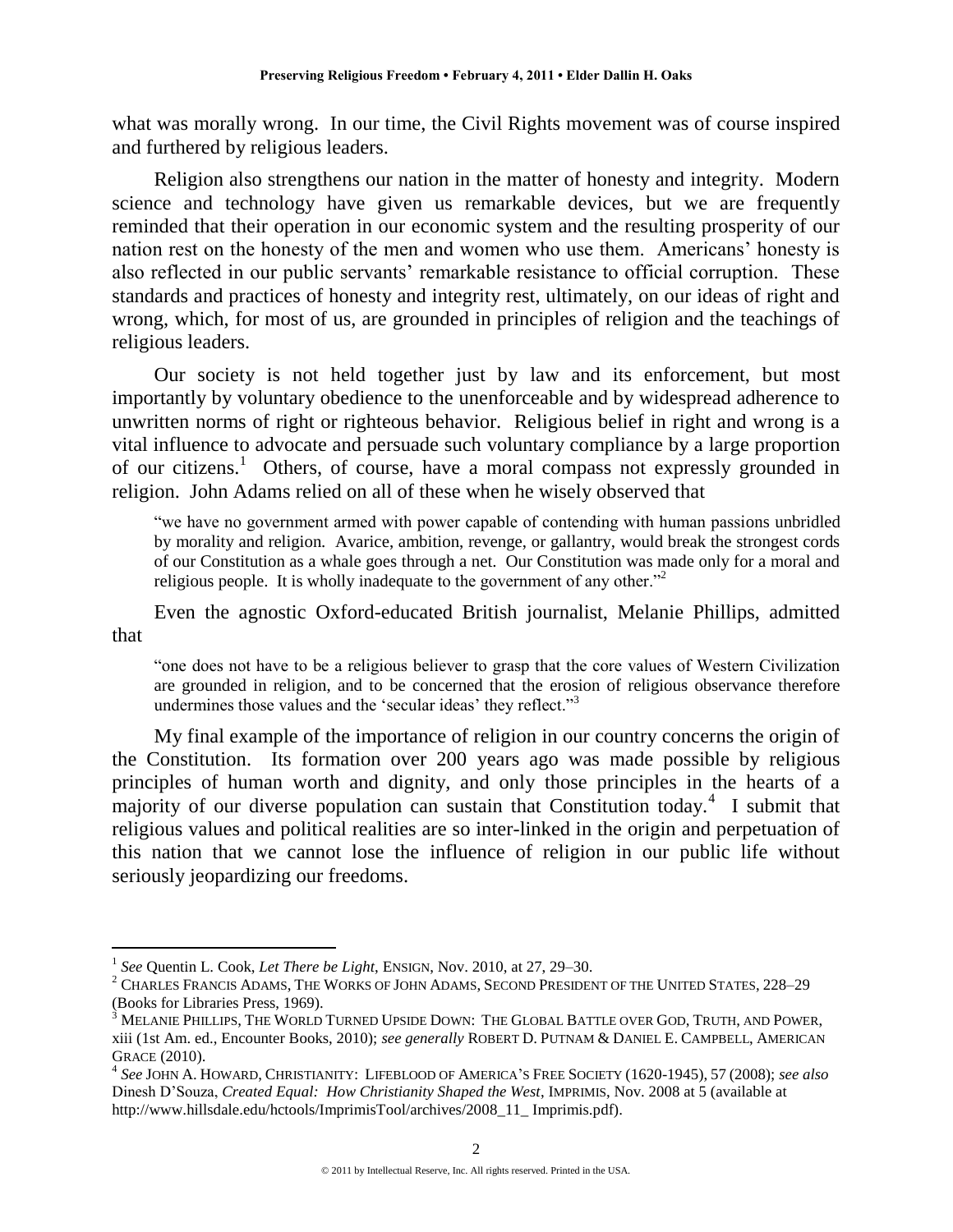Unfortunately, the extent and nature of religious devotion in this nation is changing.<sup>5</sup> Belief in a personal God who defines right and wrong is challenged by many. "By some counts," an article in *The Economist* declares, "there are at least 500 [million] declared non-believers in the world—enough to make atheism the fourth-biggest religion."<sup>6</sup> Others who do not consider themselves atheists also reject the idea of a supernatural power, but affirm the existence of some impersonal force and the value of compassion and love and justice.<sup>7</sup>

Organized religion is surely on the decline. Last year's Pew Forum Study on Religion and Public Life found that the percentage of young adults affiliated with a particular religious faith is declining significantly.<sup>8</sup> Scholars Robert Putnam and David Campbell have concluded that "the prospects for religious observance in the coming decades are substantially diminished."

Whatever the extent of formal religious affiliation, I believe that the tide of public opinion in favor of religion is receding. A writer for the *Christian Science Monitor* predicts that the coming century will be "very secular and religiously antagonistic," with intolerance of Christianity "ris<sup>[ing]</sup> to levels many of us have not believed possible in our lifetimes." $10<sup>10</sup>$ 

A visible measure of the decline of religion in our public life is the diminished mention of religious faith and references to God in our public discourse. One has only to compare the current rhetoric with the major addresses of our political leaders in the  $18<sup>th</sup>$ ,  $19<sup>th</sup>$ , and the first part of the  $20<sup>th</sup>$  centuries. Similarly, compare what Lincoln said about God and religious practices like prayer on key occasions with the edited versions of his remarks quoted in current history books.<sup>11</sup> It is easy to believe that there is an informal conspiracy of correctness to scrub out references to God and the influence of religion in the founding and preservation of our nation.

The impact of this on the rising generation is detailed in an Oxford University Press book, *Souls in Transition.* There we read:

 $\overline{a}$ 

http://www.csmonitor.com/Commentary/Opinion/2009/0310/p09s01-coop.html.

<sup>5</sup> *See* PUTNAM & CAMPBELL, *supra* note 3, at Chs. 3–4.

<sup>&</sup>lt;sup>6</sup> John Micklethwait, *In God's Name: A Special Report on Religion and Public Life*, THE ECONOMIST, Nov. 3, 2007, at 10.

<sup>7</sup> *See, e.g.*, Lisa Miller, *Sam Harris Believes in God*, NEWSWEEK, Oct. 25, 2010, at 42.

<sup>8</sup> *See Religion Among the Millennials*, PEW FORUM ON RELIGION & PUBLIC LIFE (Pew Research Center), Feb. 17, 2010 at 1–3 (available at http://pewforum.org/uploadedFiles/Topics/Demographics/Age/millennials-report.pdf).

<sup>9</sup> Robert D. Putnam & David E. Campbell, *The Tide of Public Opinion in Favor of Religion is Receding*, DESERET

NEWS, Nov. 20, 2010 at E1 (quoting L.A. TIMES syndicated art.); *see also* PUTNAM & CAMPBELL, *supra* note 3*.* <sup>10</sup> Michael Spencer, *The Coming Evangelical Collapse*, CHRISTIAN SCIENCE MONITOR, Mar. 10, 2009 *available at*

<sup>11</sup> *See, e.g.*, MATTHEW S. HOLLAND, BONDS OF AFFECTION: CIVIC CHARITY AND THE MAKING OF AMERICA, 252–53 n. 22 (Geo. Univ. Press, 2007).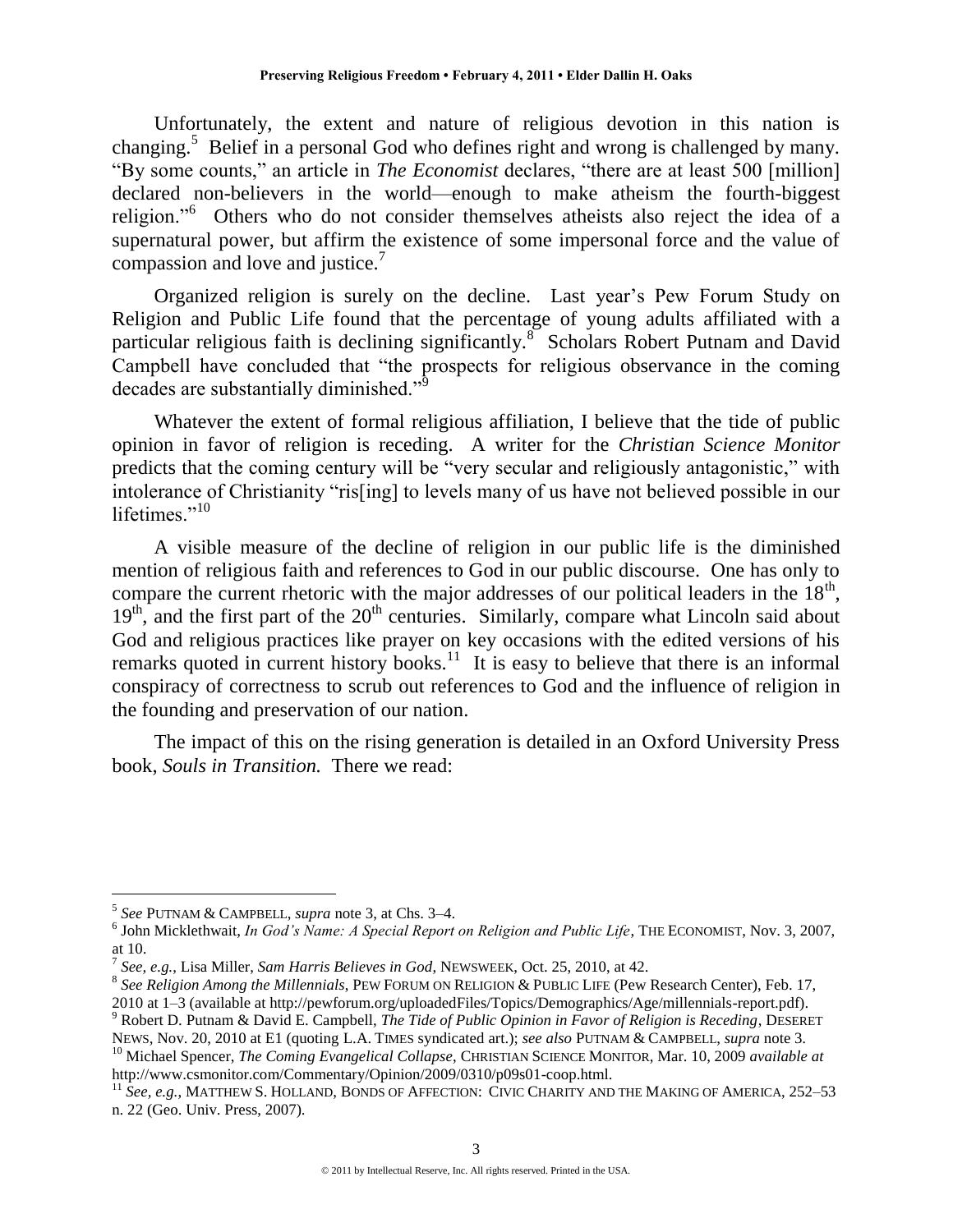―Most of the dynamics of emerging adult culture and life in the United States today seem to have a tendency to reduce the appeal and importance of religious faith and practice. . . . Religion for the most part is just something in the background." $12$ 

Granted that reduced religious affiliation puts religion "in the background," the effect of that on the religious beliefs of young adults is still in controversy. The negative view appears in the Oxford book, whose author concludes that this age group of 18 to 23

―had difficulty seeing the possible distinction between, in this case, objective moral truth and relative human invention. . . . [T]hey simply cannot, for whatever reason, believe in—or sometimes even conceive of—a given, objective truth, fact, reality, or nature of the world that is independent of their subjective self-experience."<sup>13</sup>

On the positive side, the Pew Forum study reported that over three-quarters of young adults believe that there are absolute standards of right and wrong.<sup>14</sup> For reasons explained later, I believe this finding is very positive for the future of religious freedom.

#### II.

Before reviewing the effects of the decline of religion in our public life, I will speak briefly of the free exercise of religion. The first provision in the Bill of Rights of the United States Constitution is what many believe to be its most important guarantee. It reads:

―Congress shall make no law respecting an establishment of religion, or prohibiting the free exercise thereof."

The prohibition against "an establishment of religion" was intended to separate churches and government, to forbid a national church of the kind found in Europe. In the interest of time I will say no more about the establishment of religion, but only concentrate on the First Amendment's direction that the United States shall have "no law [prohibiting] the free exercise [of religion]." For almost a century this guarantee of religious freedom has been understood as a limitation on state as well as federal power.

The guarantee of religious freedom is one of the supremely important founding principles in the United States Constitution, and it is reflected in the constitutions of all 50 of our states. As noted by many, the guarantee's "pre-eminent place" as the first expression in the First Amendment to the United States Constitution identifies freedom of religion as "a cornerstone of American democracy."<sup>15</sup> The American colonies were originally settled by people who, for the most part, came to this continent for the freedom to practice their religious faith without persecution, and their successors deliberately placed religious freedom first in the nation's Bill of Rights.

<sup>12</sup> CHRISTIAN SMITH, SOULS IN TRANSITION, 84, 145 (Oxford Univ. Press, 2009); *cf.* PUTNAM & CAMPBELL, *supra* note 3*.*

<sup>13</sup> SMITH, *supra* note 12 at 46.

<sup>14</sup> PEW FORUM, *supra* note 8 at 13.

<sup>&</sup>lt;sup>15</sup> FINAL REPORT OF THE ADVISORY COMMITTEE ON RELIGIOUS FREEDOM ABROAD TO THE SECRETARY OF STATE AND TO THE PRESIDENT OF THE UNITED STATES, May 17, 1999, at 6.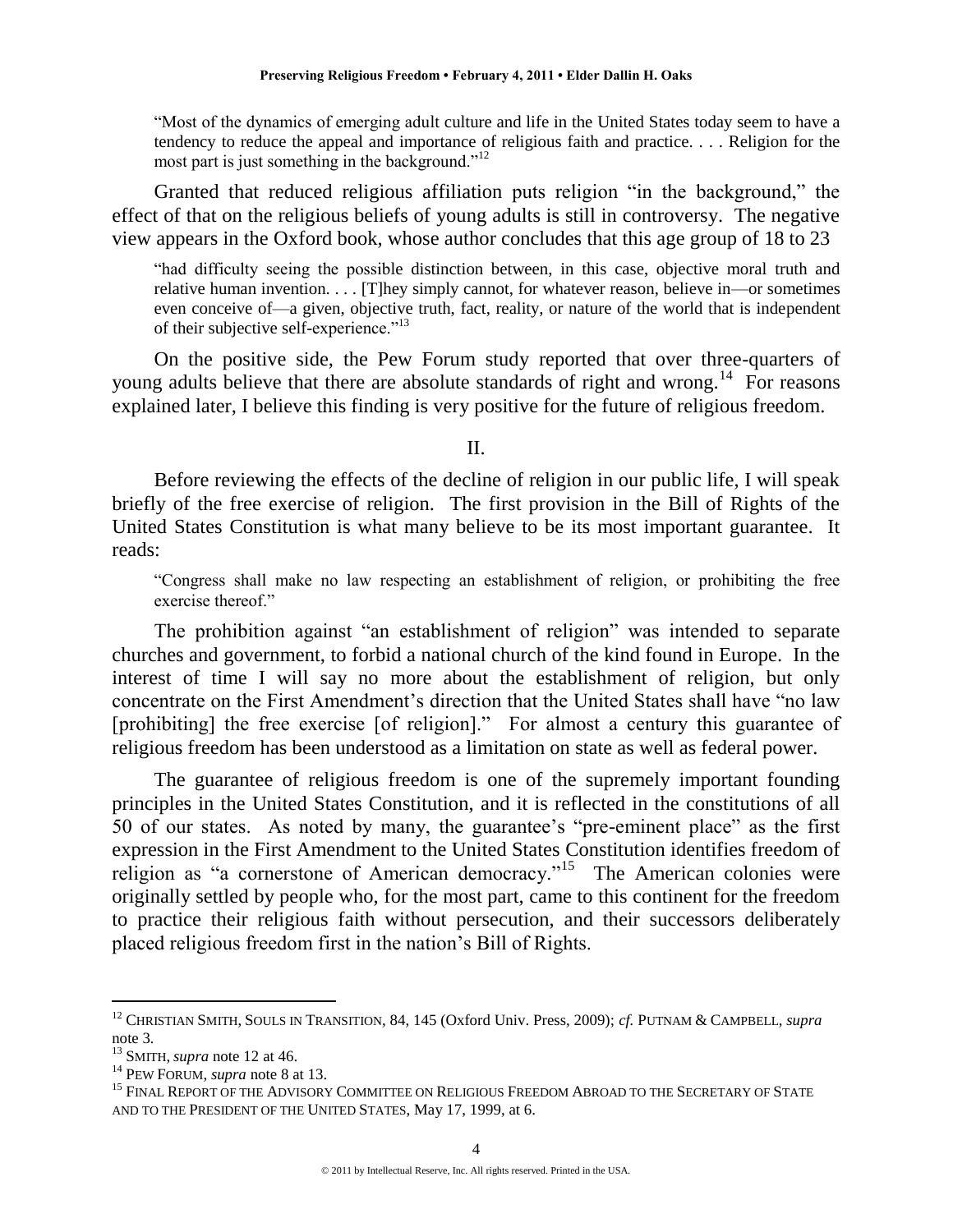So it is that our federal law formally declares: "The right to freedom of religion undergirds the very origin and existence of the United States.<sup> $16$ </sup> So it is, I maintain, that in our nation's founding and in our constitutional order religious freedom and its associated First Amendment freedoms of speech and press are the motivating and dominating civil liberties and civil rights.

## III.

Notwithstanding its special place in our Constitution, a number of trends are eroding both the protections the free exercise clause was intended to provide and the public esteem this fundamental value has had during most of our history. For some time we have been experiencing laws and official actions that impinge on religious freedom. In a few moments I will give illustrations, but first I offer some generalizations.

The free "exercise" of religion obviously involves both  $(1)$  the right to choose religious beliefs and affiliations and  $(2)$  the right to "exercise" or practice those beliefs without government restraint. However, in a nation with citizens of many different religious beliefs the right of some to act upon their religious beliefs must be qualified by the government's responsibility to further compelling government interests, such as the health and safety of all. Otherwise, for example, the government could not protect its citizens' persons or properties from neighbors whose religious principles compelled practices that threatened others' health or personal security. Government authorities have wrestled with this tension for many years, so we have considerable experience in working out the necessary accommodations.

The inherent conflict between the precious religious freedom of the people and the legitimate regulatory responsibilities of the government is the central issue of religious freedom. The problems are not simple, and over the years the United States Supreme Court, which has the ultimate responsibility of interpreting the meaning of the lofty and general provisions of the Constitution, has struggled to identify principles that can guide its decisions when a law or regulation is claimed to violate someone's free exercise of religion. As would be expected, many of these battles have involved government efforts to restrict the religious practices of small groups like Jehovah's Witnesses and Mormons. Recent experience suggests adding the example of Muslims.

Much of the controversy in recent years has focused on the extent to which state laws that are neutral and generally applicable can override the strong protections contained in the free exercise clause of the United States Constitution. As noted hereafter, in the 1990s the Supreme Court ruled that such state laws could prevail. Fortunately, in a stunning demonstration of the resilience of the guarantee of free exercise of religion, over half of the states have passed legislation or interpreted their state constitutions to preserve a higher standard for protecting religious freedom. Only a

<sup>&</sup>lt;sup>16</sup> International Religious Freedom Act of 1998, 22 U.S.C. § 6401(a).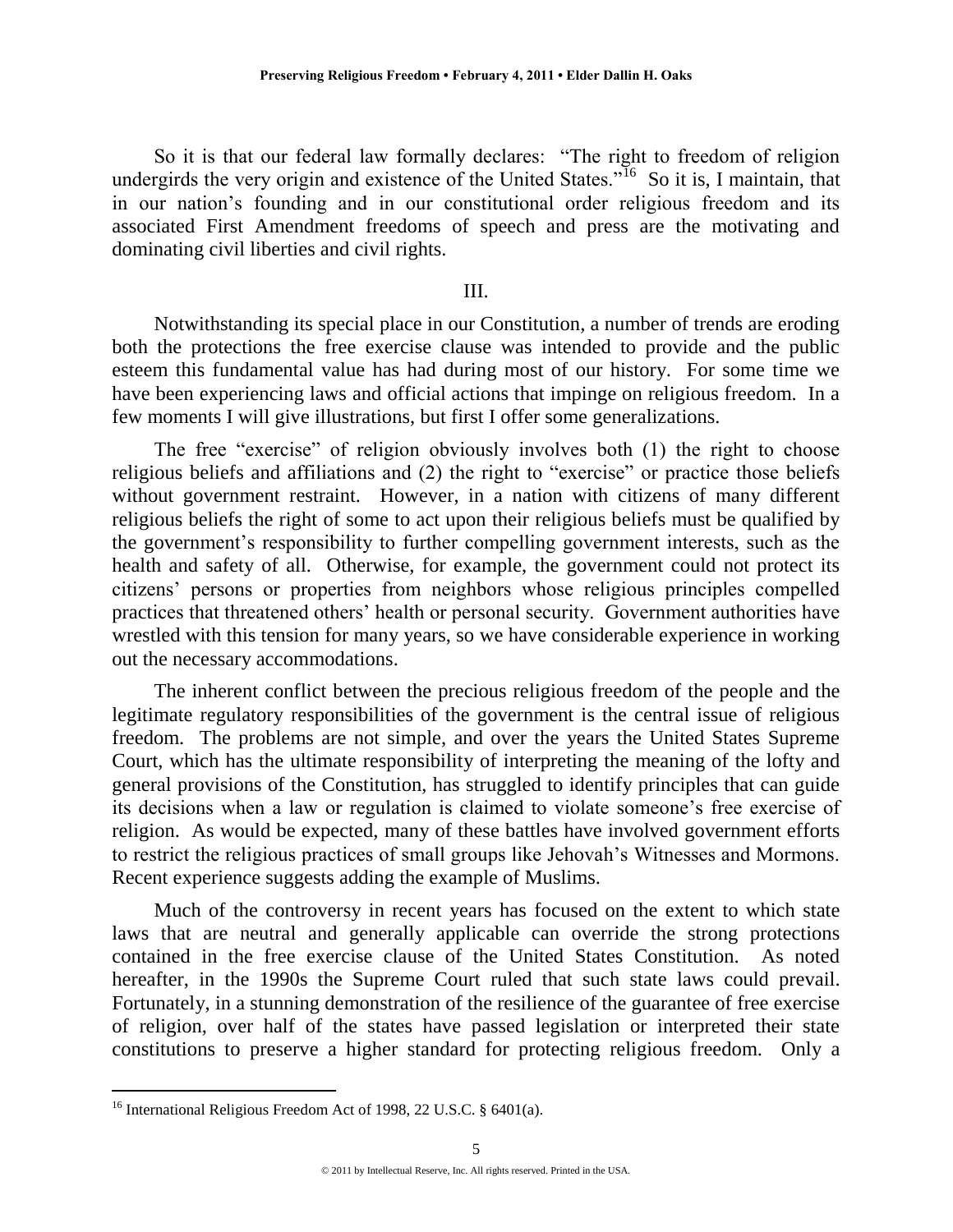handful have followed the Supreme Court's approach that the federal free exercise protection must bow to state laws that are neutral as to religion.<sup>17</sup>

Another important current debate over religious freedom concerns whether the guarantee of free exercise of religion gives one who acts on religious grounds greater protection against government prohibitions than are already guaranteed to everyone by other provisions of the constitution, like freedom of speech. I, of course, maintain that unless *religious* freedom has a unique position we erase the significance of this separate provision in the First Amendment. Treating actions based on religious belief the same as actions based on other systems of belief is not enough to satisfy the special guarantee of religious freedom in the United States Constitution. Religion must preserve its preferred status in our pluralistic society in order to make its unique contribution—its recognition and commitment to values that transcend the secular world.

Over a quarter century ago I reviewed the history and predicted the future of church/state law in a lecture at DePaul University in Chicago.<sup>18</sup> I took sad notice of the fact that the United States Supreme Court had diminished the significance of free exercise by expanding the definition of religion to include what the Court called "religions" not based on belief in God. I wrote:

―The problem with a definition of religion that includes almost everything is that the practical effect of inclusion comes to mean almost nothing. Free exercise protections become diluted as their scope becomes more diffuse. When religion has no more right to free exercise than irreligion or any other secular philosophy, the whole newly expanded category of 'religion' is likely to diminish in significance."<sup>19</sup>

Unfortunately, the tide of thought and precedent seems contrary to this position. While I have no concern with expanding comparable protections to non-religious belief systems, as is done in international norms that protect freedom of religion *or belief*,<sup>20</sup> I object to doing so by re-interpreting the First Amendment guarantee of free exercise of *religion*.

It was apparent twenty-five years ago, and it is undeniable today, that the significance of *religious freedom* is diminishing. Five years after I gave my DePaul lecture, the United States Supreme Court issued its most important free exercise decision in many years. In *Employment Division v. Smith*, <sup>21</sup> the Court significantly narrowed the traditional protection of religion by holding that the guarantee of free exercise did not prevent government from interfering with religious activities when it did so by neutral,

<sup>&</sup>lt;sup>17</sup> See WILLIAM W. BASSETT, W. COLE DURHAM, JR. & ROBERT T. SMITH, RELIGIOUS ORGANIZATIONS AND THE LAW '' 2.65-2.66 (Thomson Reuters/West, 2010 ed., forthcoming).

<sup>18</sup> Dallin H. Oaks, *Separation, Accommodation and the Future of Church and State*, 35 DEPAUL L. REV. 1, 1–22 (1985).

<sup>19</sup> *Id.* at 8. *See also* Michael McConnell, *The Origins and Historical Understanding of Free Exercise of Religion*, 103 HARV. L. REV. 1409, 1488–1500 (1990).

 $^{20}$  International Covenant on Civil and Political Rights, art. 18, Dec. 16, 1966, 999 U.N.T.S. 302.

<sup>&</sup>lt;sup>21</sup> 494 U.S. 872 (1990).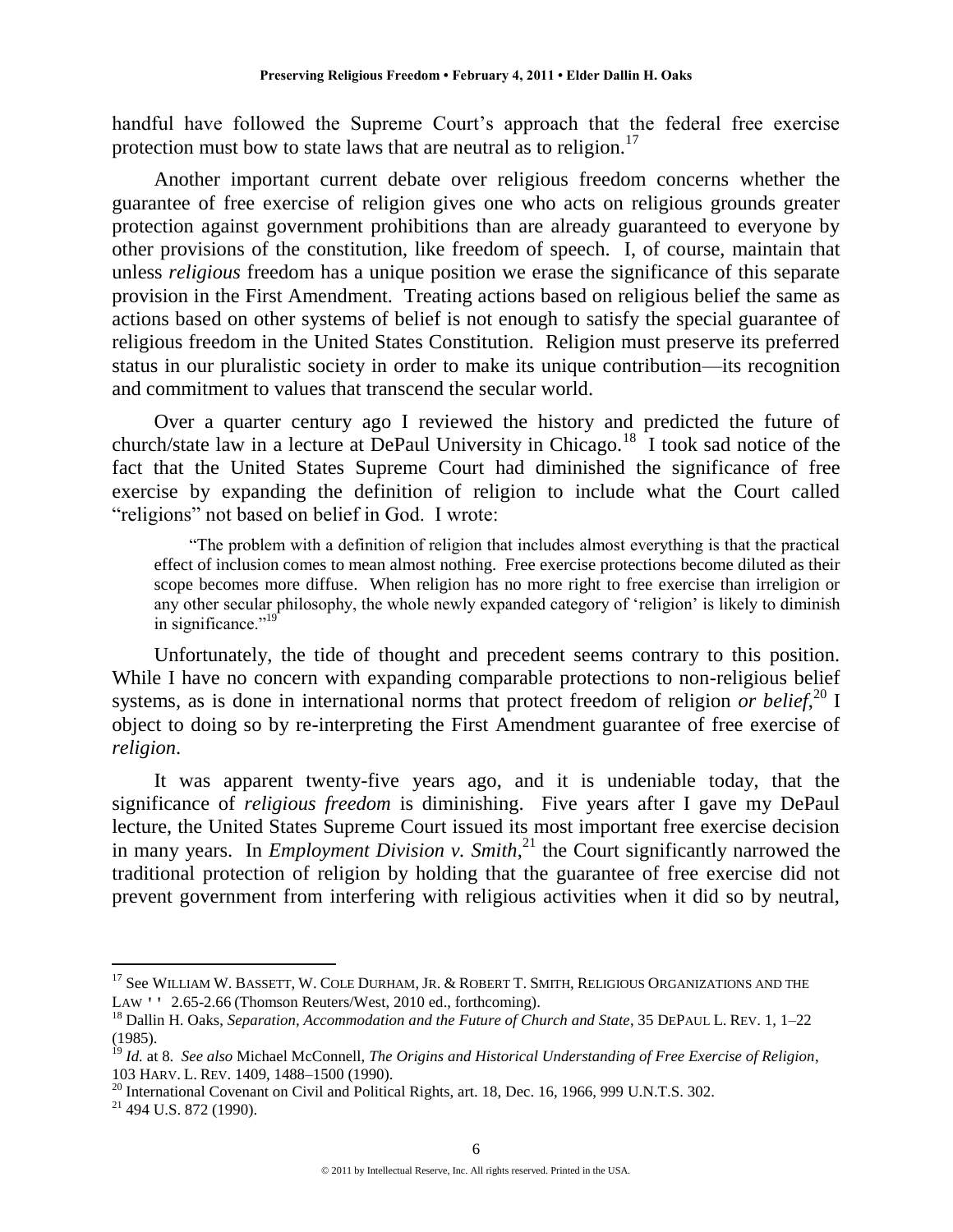generally applicable laws. This ruling removed religious activities from their sanctuary—the preferred position the First Amendment had given them.

Now, over twenty years later, some are contending that a religious *message* is just another message in a world full of messages, not something to be given unique or special protection. One author takes the extreme position that religious speech should have even *less* protection. In *Freedom from Religion*, published by the Oxford University Press, a law professor makes this three-step argument:

1. In many nations "society is at risk from religious extremism."<sup>22</sup>

2. "A follower is far more likely to act on the words of a religious authority figure than other speakers." $^{23}$ 

3. Therefore, "in some cases, society and government should view religious speech as inherently *less protected* than secular political speech because of its extraordinary ability to influence the listener." $^{24}$ 

The professor then offers this shocking conclusion:

―[W]e must begin to consider the possibility that religious speech can no longer hide behind the shield of freedom of expression.  $\ldots$ 

―Contemporary religious extremism leaves decision-makers and the public alike with no choice but to re-contour constitutionally granted rights as they pertain to religion and speech.<sup>226</sup>

I believe most thoughtful people would reject that extreme conclusion. All should realize how easy it would be to gradually manipulate the definition of "religious" extremism" to suppress any unpopular religion or any unpopular preaching based on religious doctrine. In addition, I hope most would see that it is manifestly unfair and short-sighted to threaten religious freedom by focusing on some undoubted abuses without crediting religion's many benefits. I am grateful that there are responsible voices and evidence affirming the vital importance of religious freedom, worldwide.<sup>27</sup>

When Cardinal Francis George, then President of the U.S. Conference of Catholic Bishops, spoke at Brigham Young University last year, he referred to "threats to religious freedom in America that are new to our history and to our tradition."<sup>28</sup> He gave two examples, one concerning threats to current religious-based exemptions from participating in abortions and the other "the development of gay rights and the call for same-sex 'marriage.'" He spoke of possible government punishments for churches or

<sup>&</sup>lt;sup>22</sup> AMOS N. GUIORA, FREEDOM FROM RELIGION, 27 (Oxford Univ. Press, 2009).

<sup>23</sup> *Id.* at 30.

<sup>24</sup> *Id.* at 31.

<sup>25</sup> *Id.* at 31.

<sup>26</sup> *Id.* at 39.

<sup>27</sup> *See, e.g.*, Brian J. Grim, *Religious Freedom: Good for What Ails Us?* REV. FAITH & INT'L AFF.*,* Summer 2008, at 3–7; BRIAN J. GRIM AND ROGER FINKE, THE PRICE OF FREEDOM DENIED: RELIGIOUS PERSECUTION IN THE TWENTY-FIRST CENTURY (Cambridge Univ. Press, 2011).

<sup>&</sup>lt;sup>28</sup> Cardinal Francis George, Catholics and Latter-day Saints: Partners in the Defense of Religious Freedom, Brigham Young Univ., (Feb. 23, 2010).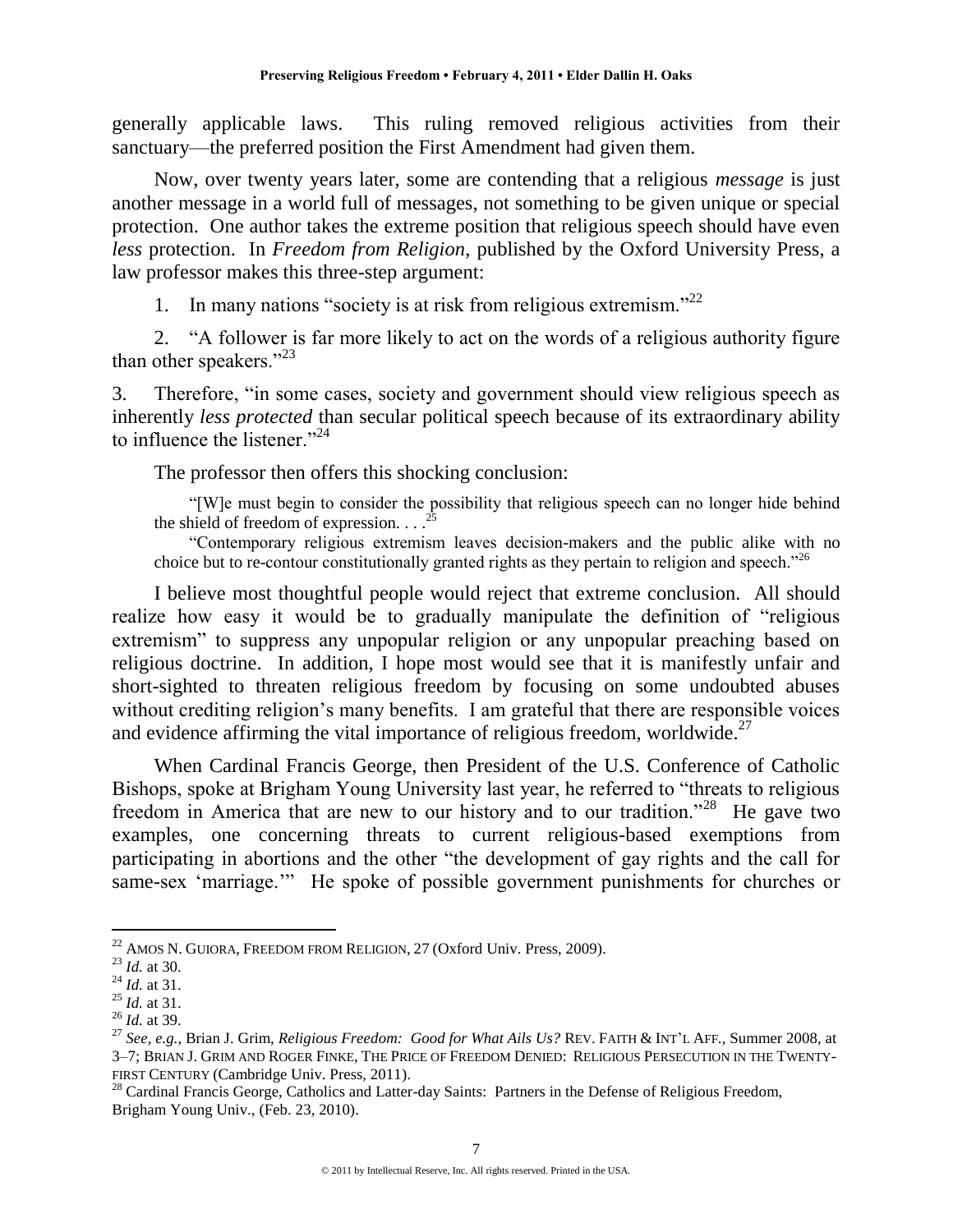religious leaders whose doctrines lead them to refuse to participate in government sponsored programs.

Along with many others, I see a serious threat to the freedom of religion in the current assertion of a "civil right" of homosexuals to be free from religious preaching against their relationships. Religious leaders of various denominations affirm and preach that sexual relations should only occur between a man and a woman joined together in marriage. One would think that the preaching of such a doctrinal belief would be protected by the constitutional guarantee of the free exercise of religion, to say nothing of the guarantee of free speech. However, we are beginning to see worldwide indications that this may not be so.

Religious preaching of the wrongfulness of homosexual relations is beginning to be threatened with criminal prosecution or actually prosecuted or made the subject of civil penalties. Canada has been especially aggressive, charging numerous religious authorities and persons of faith with violating its human rights law by "impacting an individual's sense of self-worth and acceptance."<sup>29</sup> Other countries where this has occurred include Sweden, the United Kingdom, and Singapore.<sup>30</sup>

I do not know enough to comment on whether these suppressions of religious speech violate the laws of other countries, but I do know something of religious freedom in the United States, and I am alarmed at what is reported to be happening here.

In New Mexico, the state's Human Rights Commission held that a photographer who had declined on religious grounds to photograph a same-sex commitment ceremony had engaged in impermissible conduct and must pay over \$6,000 attorney's fees to the same-sex couple. A state judge upheld the order to pay.<sup>31</sup> In New Jersey, the United Methodist Church was investigated and penalized under state anti-discrimination law for denying same-sex couples access to a church-owned pavilion for their civil-union

 $\overline{a}$ 

http://www.narth.com/docs/trumps.html; Pete Vere, *Catholicism—A Hate Crime in Canada?,* CATHOLIC EXCHANGE, (June 4, 2008) http://catholicexchange.com/2008/06/04/112780; *see* Stacey v. Campbell, 2002 B.C.H.R.T. 35 (B.C. Human Rights Trib. 2002); *see e.g.*, Marshall Breger, *Gay Activists vs. the First Amendment*,

MOMENT, (Feb. 2010) http://www.momentmag.com/Exclusive/currentyear/02/201002-Opinion-Breger.html.

<sup>30</sup> *See, e.g.*, The Pastor Green Case, Supreme Court of Sweden, Case no. B 1050-05 (29 Nov. 2005); *The Ake Green Case: Freedom of Religion on Trial in Sweden*, AKEGREEN.ORG, http://www.akegreen.org/; Heidi Blake, *Christian Preacher Arrested for Saying Homosexuality is a Sin*, THE TELEGRAPH, (May 2, 2010) http://www.telegraph. co.uk/news/newstopics/religion/7668448/Christian-preacher-arrested-for-saying-homosexuality-is-a-sin.html; Albert Mohler, *It's Getting Dangerous Out There—A Preacher Is Arrested in Britain,* ALBERTMOHLER.COM (May 4, 2010) http://www.albertmohler.com/2010/05/04/its-getting-dangerous-out-there-a-preacher-is-arrested-in-britain/; Sylvia Tan, *Police reports lodged against Singapore pastor over offensive gay and lesbian remarks,* FRIDAE.COM (Feb. 18, 2010) http://www.fridae.com/newsfeatures/2010/02/18/9670.police-reports-lodged-against-singapore-pastor-overoffensive-gay-and-lesbian-remarks.

<sup>29</sup> *Homosexuality Trumps Free Speech and Religion in Canada*, NARTH (Aug. 9, 2005),

<sup>31</sup> *See* Vere, *Catholicism, supra*, note 29; *See also The Cost of Being a Christian*, ALLIANCE DEFENSE FUND, https://www.alliancedefensefund.org/Home/Detail/4333?referral=E0910B3F; David Walker, *Photographer Loses Bid to Refuse Same-Sex Wedding Jobs,* PDN ONLINE (Jan. 4, 2010)

http://www.pdnonline.com/pdn/content\_display/features/pdn-online/e3i7d41666c039b61afca226786f0011fd9.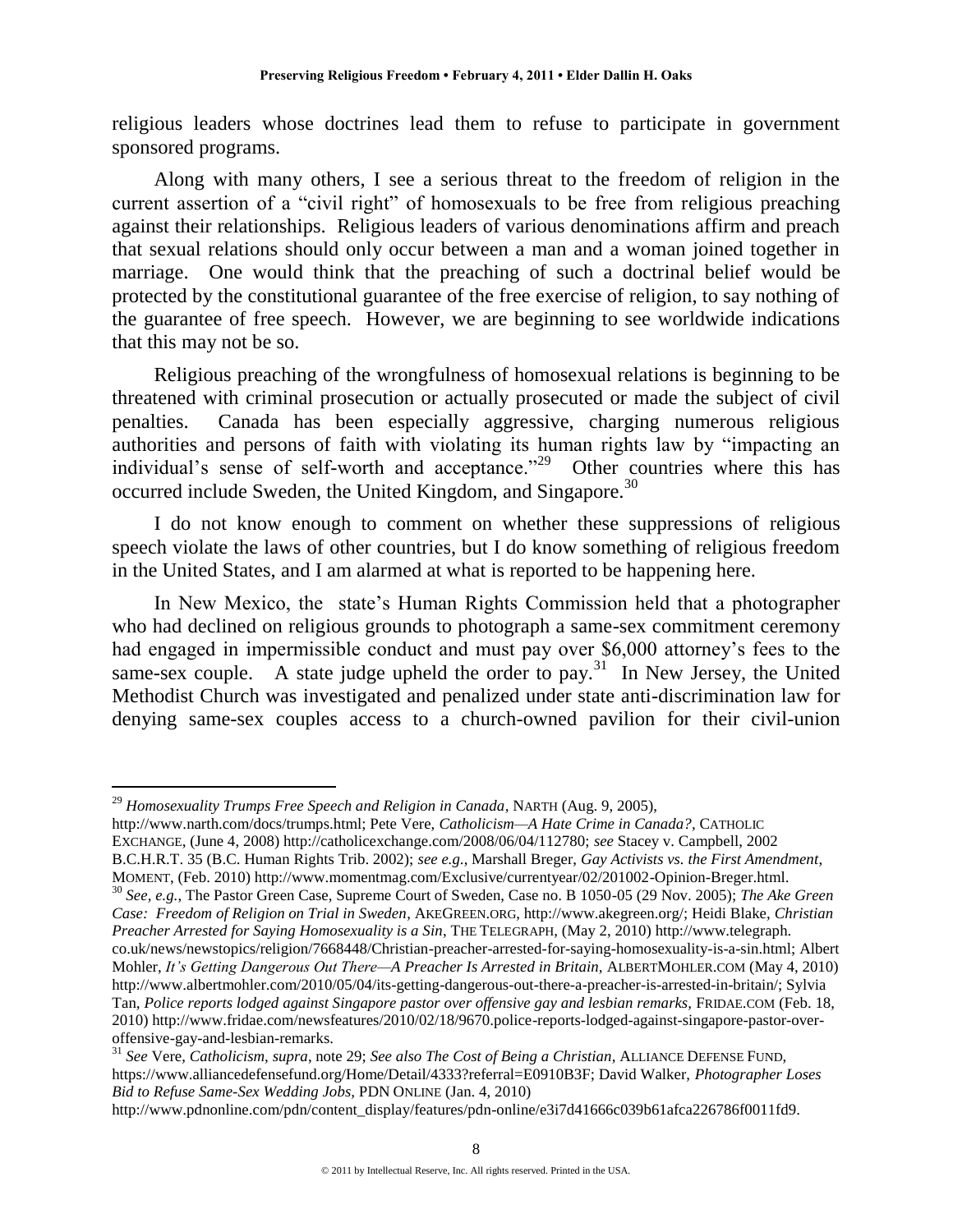ceremonies. A federal court refused to give relief from the state penalties.<sup>32</sup> Professors at state universities in Illinois and Wisconsin were fired or disciplined for expressing personal convictions that homosexual behavior is sinful.<sup>33</sup> Candidates for masters' degrees in counseling in Georgia and Michigan universities were penalized or dismissed from programs for their religious views about the wrongfulness of homosexual relations.<sup>34</sup> A Los Angeles policeman claimed he was demoted after he spoke against the wrongfulness of homosexual conduct in the church where he is a lay pastor.<sup>35</sup> The Catholic Church's difficulties with adoption services and the Boy Scouts' challenges in various locations are too well known to require further comment.

We must also be concerned at recent official expressions that would narrow the field of activities protected by the free exercise of religion. Thus, when President Obama used the words *freedom of worship* instead of *free exercise of religion*, a writer for the Becket Fund for Religious Liberty sounded this warning:

―To anyone who closely follows prominent discussion of religious freedom in the diplomatic and political arena, this linguistic shift is troubling.

"The reason is simple. Any person of faith knows that religious exercise is about a lot more than freedom of worship. It's about the right to dress according to one's religious dictates, to preach openly, to evangelize, to engage in the public square."<sup>36</sup>

Fortunately, more recent expressions by President Obama and his state department have used the traditional references to the right to *practice* religious faith.<sup>37</sup>

Even more alarming are recent evidences of a narrowing definition of religious expression and an expanding definition of the so-called civil rights of "dignity," "autonomy," and" self-fulfillment" of persons offended by religious preaching. Thus, President Obama's head of the Equal Employment Opportunity Commission, Chai Feldblum, recently framed the issue in terms of a "sexual-orientation liberty" that is such a fundamental right that it should prevail over a competing "religious-belief liberty."<sup>38</sup> Such a radical assertion should not escape analysis. It has three elements. First, the freedom of religion—an express provision of the Bill of Rights that has been recognized

<sup>32</sup> Keeton v. Anderson-Wiley, 10-cv-00099, 2010 WL 3321873 (S.D. Ga. Aug. 20, 2010).

<sup>33</sup> *See* Jodi Heckel, *Instructor of Catholicism at UI Claims Loss of Job Violates Academic Freedom*, NEWS GAZETTE (Jul. 9, 2010) http://www.news-gazette.com/news/university-illinois/2010-07-09/instructor-catholicism-ui-claimsloss-job-violates-academic-free; *Julie Bolcer, Professor Sent Antigay E-mail to Student*, ADVOCATE, (Oct. 14, 2010) http://www.advocate.com/News/Daily\_News/2010/10/14/Professor\_Sent\_Antigay\_Email\_to\_Student/. <sup>34</sup> Ward v. Wilbanks, 09-CV-11237 (E.D. Mich. July 26, 2010).

<sup>35</sup> Pete Vere, *Gay Rights vs. Faithful*, WASH. TIMES, July 31, 2008.

<sup>36</sup> Ashley Samelson, *Why "Freedom of Worship" is Not Enough*, FIRST THINGS*,* (Feb. 22, 2010)

http://www.firstthings.com/onthesquare/2010/02why-ldquofreedom-of-worshiprdquo-is-not-enough added).

<sup>37</sup> See Katelyn Sabochik, *President Obama Celebrates Ramadan at White House Iftar Dinner*, 14 August 2010, The White House Blog, http://www.whitehouse.gov/blog/2010/08/14/president-obama-celebrates-ramadan-white-houseiftar-dinner; Hilary Rodham Clinton, *Remarks at the release of the 2010 International Religious Freedom Report*, 17 November 2010, http://www.state.gov/secretary/rm/2010/11/151081.htm; *Clinton report on religious liberty applauded by panel*, 18 November 2010, The Ethics & Religious Liberty Commission of the Southern Baptist Convention, http://erlc.com/article/clinton-report-on-religious-liberty-applauded-by-panel.

<sup>38</sup> *See* Deacon Fournier, *First Amendment Outdated? Obama Nominates Homosexual Equivalency Advocate to EEOC*, CATHOLIC ONLINE, (Oct. 1, 2009) http://www.catholic.org/politics/story.php?id=34533.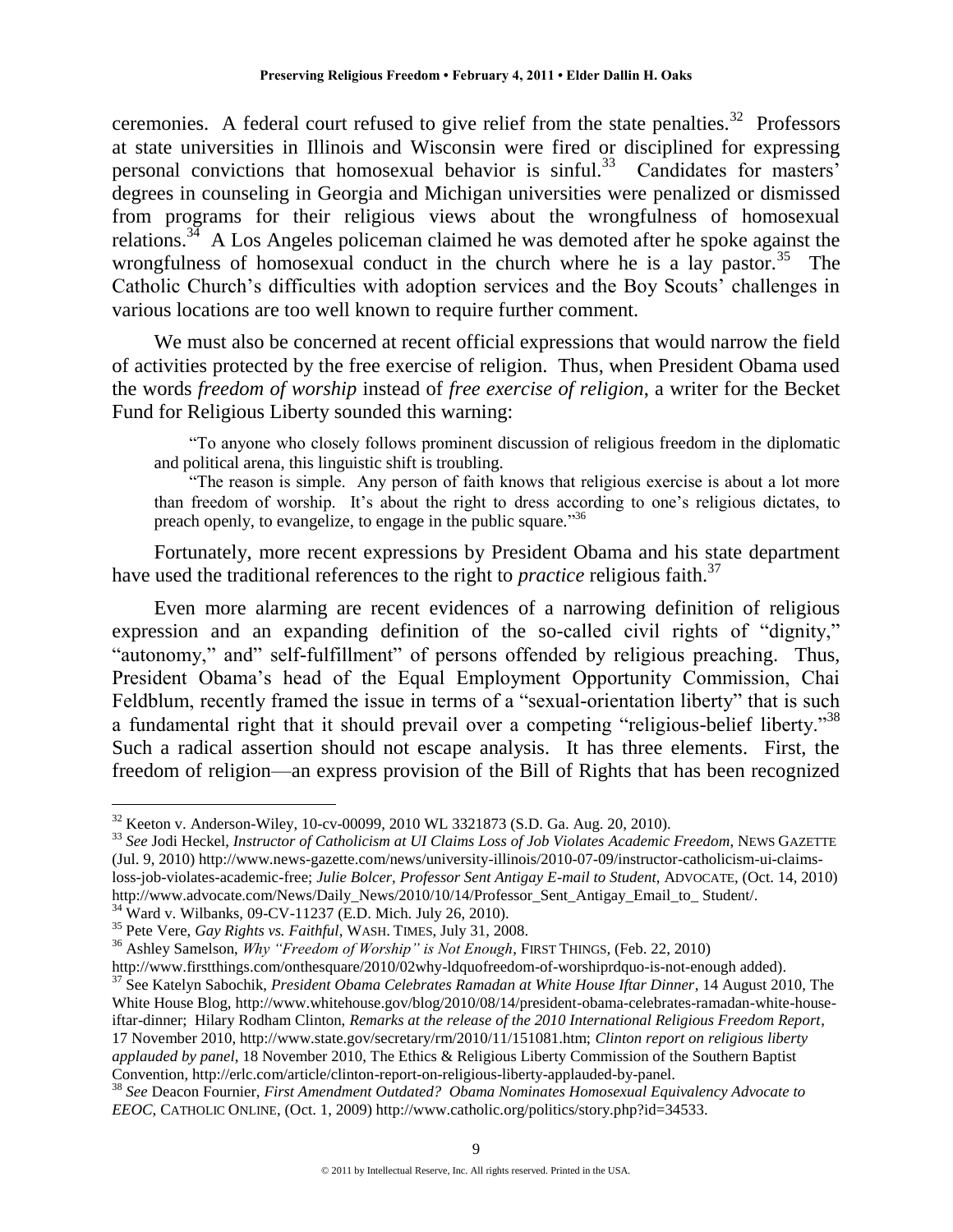as a fundamental right for over 200 years—is recast as a simple "liberty" that ranks among many other liberties. Second, Feldblum asserts that sexual orientation is now to be defined as a "sexual liberty" that has the status of a fundamental right. Finally, it is claimed that "the best framework for dealing with this conflict is to analyze religious people's claims as ‗belief liberty interest' not as free exercise claims under the First Amendment." The conclusion: Religious expressions are to be overridden by the fundamental right to "sexual liberty."<sup>39</sup>

It is well to remember James Madison's warning:

―There are more instances of the abridgement of the freedom of the people by gradual and silent encroachments of those in power than by violent and sudden usurpations.<sup> $,40$ </sup>

We are beginning to experience the expansion of rhetoric and remedies that seem likely to be used to chill or even to penalize religious expression. Like the professors in Illinois and Wisconsin and the lay clergyman in California, individuals of faith are experiencing real retribution merely because they seek to express their sincerely held religious beliefs.

All of this shows an alarming trajectory of events pointing toward constraining the freedom of religious speech by forcing it to give way to the "rights" of those offended by such speech. If that happens, we will have criminal prosecution of those whose religious doctrines or speech offend those whose public influence and political power establish them as an officially protected class.

Closely related to the danger of criminal prosecutions are the current arguments seeking to brand religious beliefs as an unacceptable basis for citizen action or even for argument in the public square. For an example of this we need go no further than the district court's opinion in the Proposition 8 case, *Perry v. Schwarzenegger*. 41

A few generations ago the idea that religious organizations and religious persons would be unwelcome in the public square would have been unthinkable. Now, such arguments are prominent enough to cause serious concern. It is not difficult to see a conscious strategy to neutralize the influence of religion and churches and religious motivations on any issues that could be characterized as public policy. As noted by John A. Howard of the Howard Center for Family, Religion and Society, the proponents of banishment "have developed great skills in demonizing those who disagree with them, turning their opponents into objects of fear, hatred and scorn." $42$  Legal commentator Hugh Hewitt described the current circumstance this way:

"There is a growing anti-religious bigotry in the United States....

<sup>39</sup> *Id*. *See also* Chai Feldblum, *Moral Conflict and Liberty: Gay Rights and Religion*, 72 BROOKLYN L. REV. 61 (2006) (*also available at* http://www.becketfund.org/files/4bce5.pdf).

<sup>40</sup> James Madison, Speech in the Virginia Ratifying Convention on Control of the Military, (June 16, 1788), *in* 1 HISTORY OF THE VIRGINIA FEDERAL CONVENTION OF 1788, 130 (H.B. Grigsby ed., 1890).

<sup>41</sup> 704 F. Supp. 2d 921 (N.D. Cal. 2010).

<sup>42</sup> John A. Howard, *Liberty: America's Great Creative Power*, (Howard Center), June 22, 2009 at 6.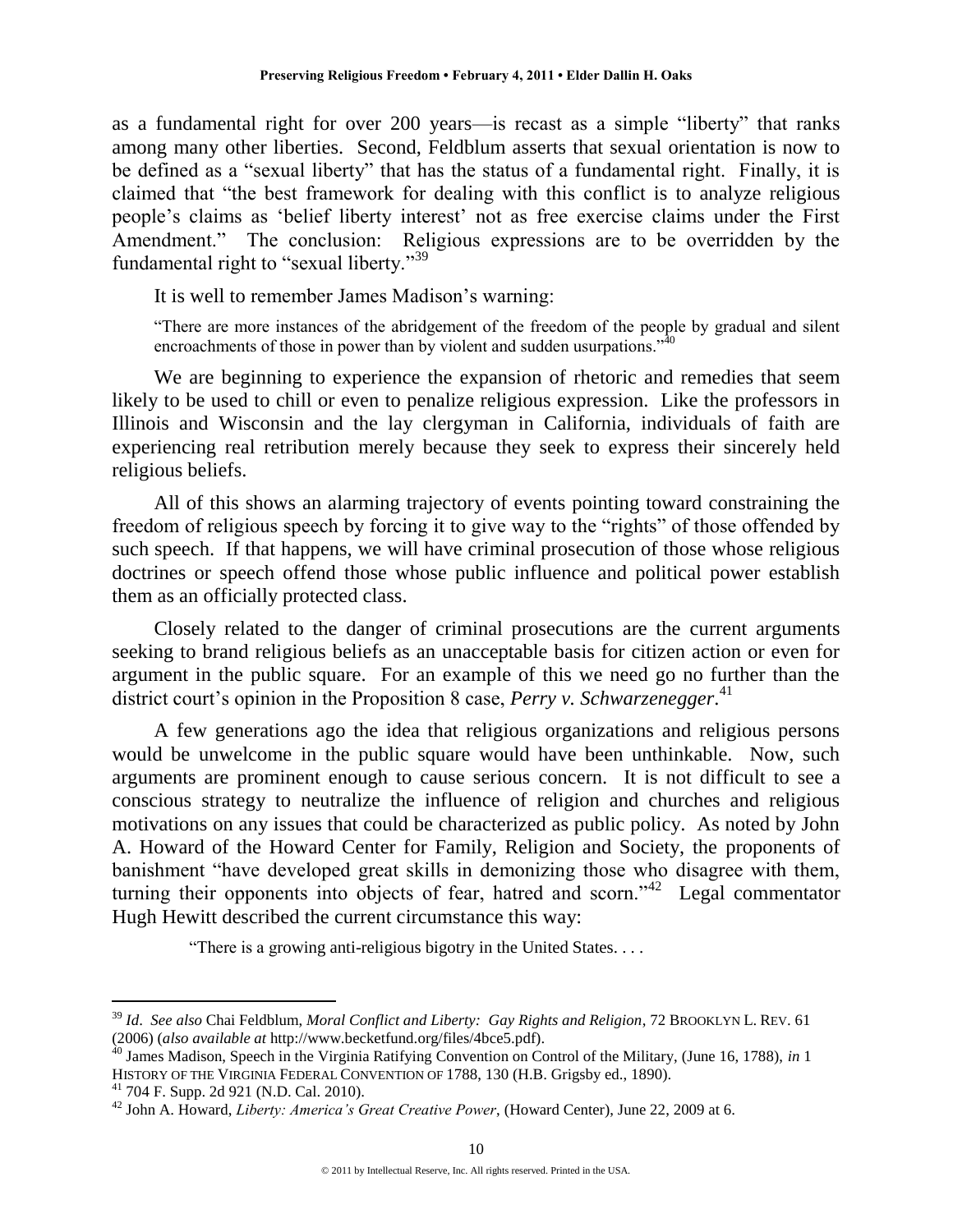―For three decades people of faith have watched a systematic and very effective effort waged in the courts and the media to drive them from the public square and to delegitimize their participation in politics as somehow threatening.<sup> $343$ </sup>

The forces that would intimidate persons with religious-based points of view from influencing or making the laws of their state or nation should answer this question: How would the great movements toward social justice cited earlier have been advocated and pressed toward adoption if their religious proponents had been banned from the public square by insistence that private religious or moral positions were not a rational basis for public discourse?

We have already seen a significant deterioration in the legal position of the family, a key institution defined by religious doctrine. In his essay "The Judicial Assault on the Family," Allan W. Carlson examines the "formal influence of Christianity" on American family law,<sup>44</sup> citing many state and United States Supreme Court decisions through the 1950s affirming the fundamental nature of the family.<sup>45</sup> He then reviews a series of decisions beginning in the mid-1960s that gave what he calls "an alternate vision of family life and family law."<sup>46</sup> For example, he quotes a 1972 decision in which the Court characterized marriage as "an association of two individuals each with a separate intellectual and emotional makeup."<sup>47</sup> "Through these words," Carlson concludes, "the U.S. Supreme Court essentially enlisted in the Sexual Revolution."<sup>48</sup> Over these same years, "the federal courts also radically altered the meaning of parenthood."<sup>49</sup>

I quote Carlson again:

―The broad trend has been from a view of marriage as a social institution with binding claims of its own and with prescribed rules for men and women into a free association, easily entered and easily broken, with a focus on the needs of individuals. However, the ironical result of so expanding the 'freedom to marry' has been to enhance the authority and sway of government.<sup>500</sup>

―As the American founders understood, marriage and the autonomous family were the true bulwarks of liberty, for they were the principal rivals to the state. . . . And surely, as the American judiciary has deconstructed marriage and the family over the last 40 years, the result has been the growth of government."<sup>51</sup>

All of this has culminated in attempts to redefine marriage or to urge its complete abolition. The debate continues in the press and elsewhere.<sup>52</sup>

 $^{43}$  Hugh Hewitt, A Mormon in the White House?, 242–43 (2007).

<sup>44</sup> Allan W. Carlson, *The Judicial Assault on the Family*, *in* EDWARD B. MCLEAN, THE MOST DANGEROUS BRANCH, 56 (2008).

<sup>45</sup> *See, e.g.*, DeBurgh v. DeBurgh, 39 Cal. 2d 858, 250 P.2d 598 (1957) (Traynor J.), quoted in *id*., at 59.

<sup>46</sup> Carlson, *supra* note 44, at 60.

<sup>47</sup> Eisenstadt v. Baird, 295 U.S. 438, 453 (1972).

<sup>48</sup> Carlson, *supra* note 44, at 61.

<sup>49</sup> *Id.* at 64.

<sup>50</sup> *Id.* at 62.

<sup>51</sup> *Id.* at 66–67.

<sup>52</sup> Compare Hope Yen, *Holey Matrimony: Marriage a moth-eaten relic?*, SALT LAKE TRIB., Nov. 18, 2010, at A8, with *Marriage's Demise Exaggerated*, DESERET NEWS, Dec. 5, 2010, at G1.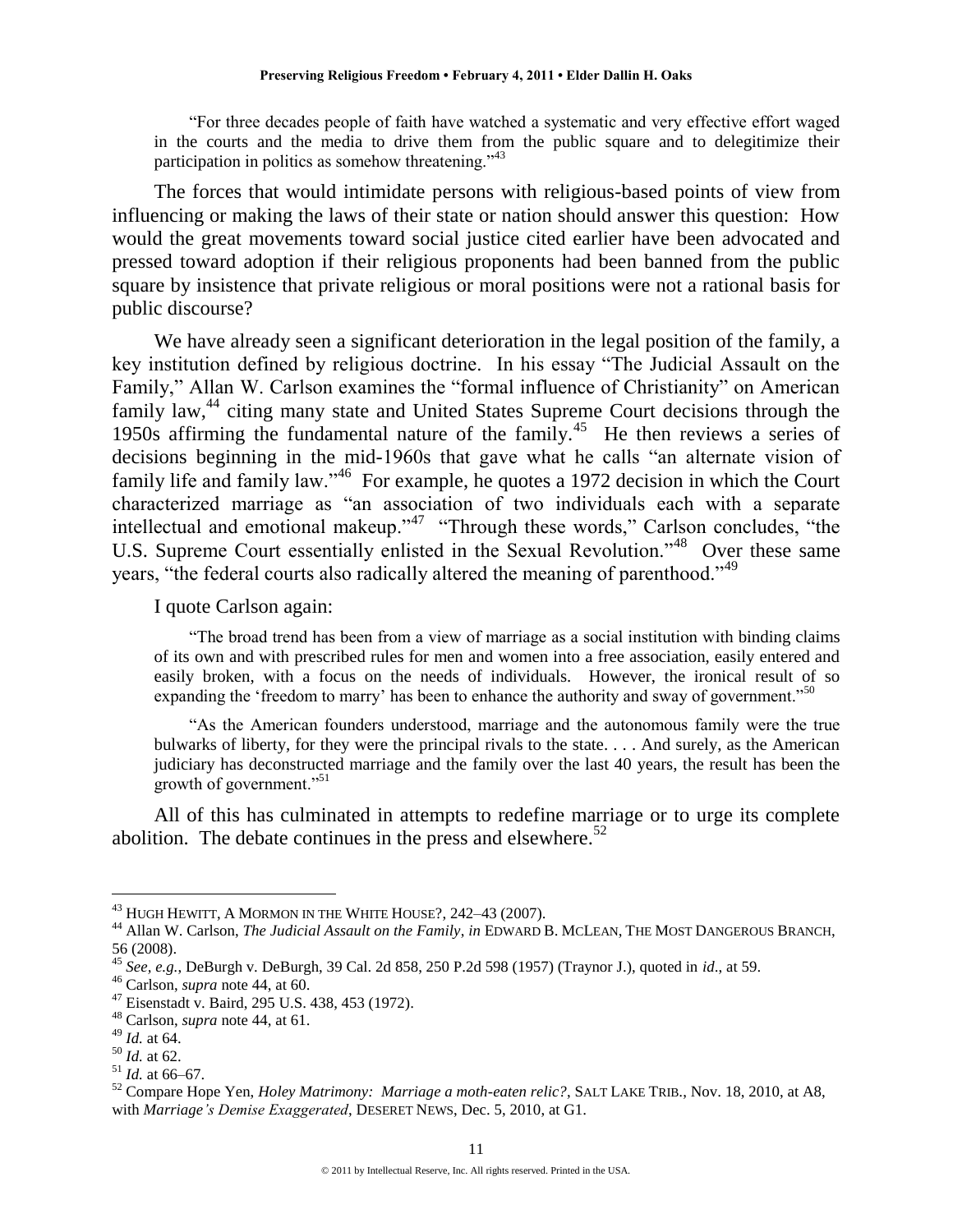### IV.

What has caused the current public and legal climate of mounting threats to religious freedom? I believe the cause is not legal but cultural and religious. I believe the diminished value being attached to religious freedom stems from the ascendency of moral relativism.

More and more of our citizens support the idea that all authority and all rules of behavior are man-made and can be accepted or rejected as one chooses. Each person is free to decide for himself or herself what is right and wrong. Our children face the challenge of living in an increasingly godless and amoral society.

I have neither the time nor the expertise to define the various aspects of moral relativism or the extent to which they have entered the culture or consciousness of our nation and its people. I can only rely on respected observers whose descriptions feel right to me.

In his book, *Modern Times,* the British author, Paul Johnson, writes:

―At the beginning of the 1920s the belief began to circulate, for the first time at a popular level, that there were no longer any absolutes: of time and space, of good and evil, of knowledge, above all of value."<sup>53</sup>

On this side of the Atlantic, Gertrude Himmelfarb describes how the virtues associated with good and evil have been degraded into relative values.<sup>54</sup>

A variety of observers have described the consequences of moral relativism. All of them affirm the existence of God as the Ultimate Law-giver and the source of the absolute truth that distinguishes good from evil.

Rabbi Harold Kushner speaks of God-given "absolute standards of good and evil built into the human soul."<sup>55</sup> He writes:

"As I see it, there are two possibilities. Either you affirm the existence of a God who stands for morality and makes moral demands of us, who built a law of truthfulness into His world even as He built in a law of gravity. . . . Or else you give everyone the right to decide what is good and what is evil by his or her own lights, balancing the voice of one's conscience against the voice of temptation and need.  $\ldots$ <sup>56</sup>

Rabbi Kushner also observes that a philosophy that rejects the idea of absolute right and wrong inevitably leads to a deadening of conscience.

<sup>&</sup>lt;sup>53</sup> PAUL JOHNSON, MODERN TIMES: THE WORLD FROM THE TWENTIES TO THE NINETIES, (rev. ed., 1991), at 4. Declaring that secular ideology came to replace religious belief, Johnson charges moral relativism with being one of the underlying evils that made possible the catastrophic failures and tragedies of the century. *Id*. at 48, 784.

<sup>54</sup> GERTRUDE HIMMELFARB, THE DE-MORALIZATION OF SOCIETY: FROM VICTORIAN VIRTUES TO MODERN VALUES (1st Vintage Books ed., 1996) at 9–12.

<sup>&</sup>lt;sup>55</sup> HAROLD KUSHNER, WHO NEEDS GOD (Fireside ed., 2002), at 78.

<sup>56</sup> *Id*. at 65–66.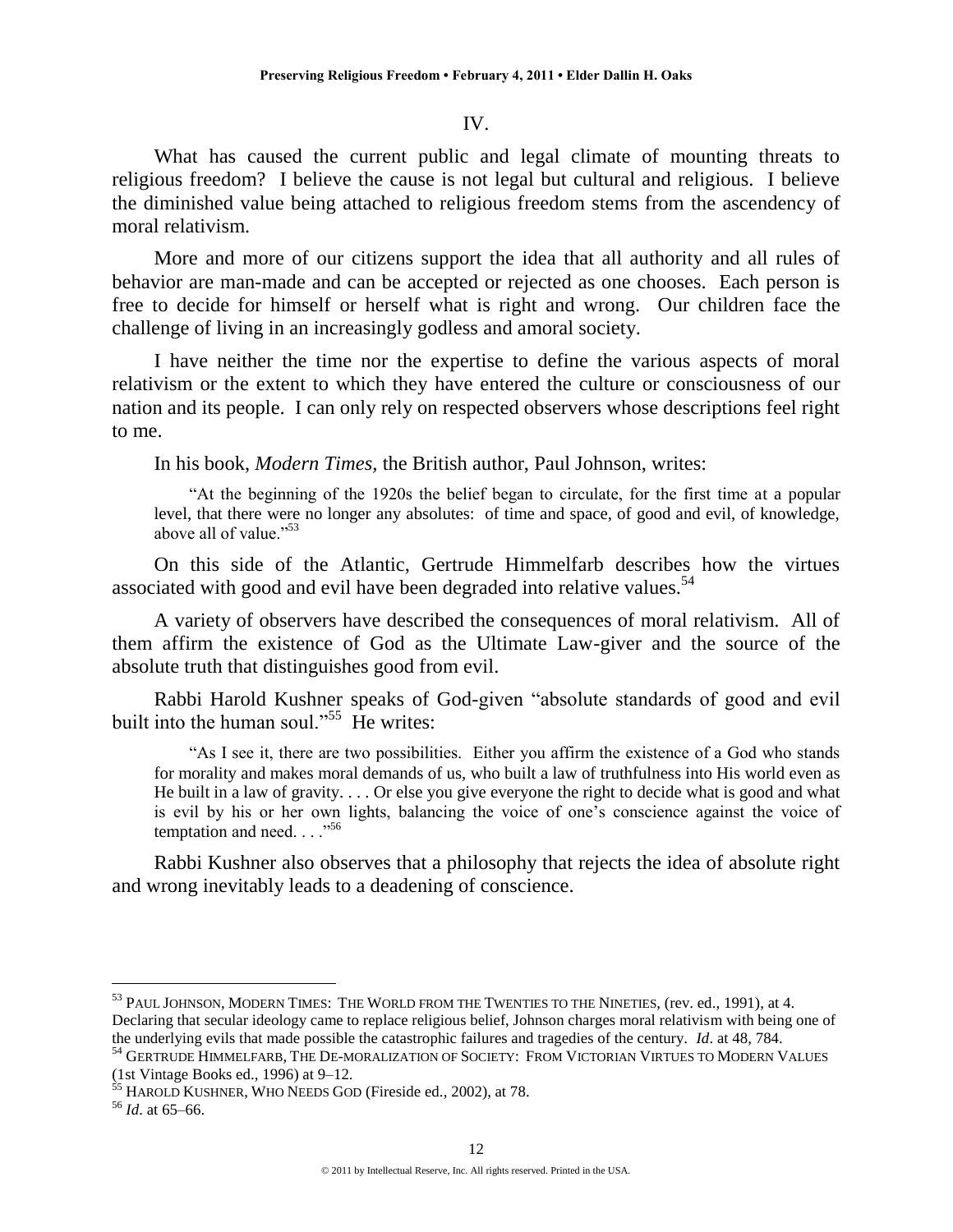―Without God, it would be a world where no one was outraged by crime or cruelty, and no one was inspired to put an end to them. . . . [T]here would be no more inspiring goal for our lives than self-interest. . . . Neither room nor reason for tenderness, generosity, helpfulness.<sup>57</sup>

Dr. Timothy Keller, a much-published pastor in New York, asks:

―What happens if you eliminate anything from the Bible that offends your sensibility and crosses your will? If you pick and choose what you want to believe and reject the rest, how will you ever have a God who can contradict you? You won't!. . . .

―Though we have been taught that all moral values are relative to individuals and cultures, we can't live like that. In actual practice we inevitably treat *some* principles as absolute standards by which we judge the behavior of those who don't share our values. . . . People who laugh at the claim that there is a transcendent moral order do not think that racial genocide is just impractical or self-defeating, but that it is *wrong*. . . .<sup>58</sup>

My esteemed fellow Apostle, Elder Neal A. Maxwell, asked:

―[H]ow can a society set priorities if there are no basic standards? Are we to make our calculations using only the arithmetic of appetite? $159$ 

#### He made this practical observation:

―Decrease the belief in God, and you increase the numbers of those who wish to play at being God by being 'society's supervisors.' Such 'supervisors' deny the existence of divine standards, but are very serious about imposing their own standards on society."<sup>60</sup>

Elder Maxwell also observed that we increase the power of governments when people do not believe in absolute truths and in a God who will hold them and their government leaders accountable.<sup>61</sup>

Moral relativism leads to a loss of respect for religion and even to anger against religion and the guilt that is seen to flow from it. As it diminishes religion, it encourages the proliferation of rights that claim ascendency over the free exercise of religion.

The founders who established this nation believed in God and in the existence of moral absolutes—right and wrong—established by this Ultimate Law-giver. The Constitution they established assumed and relied on morality in the actions of its citizens. Where did that morality come from and how was it to be retained? Belief in God and the consequent reality of right and wrong was taught by religious leaders in churches and synagogues, and the founders gave us the First Amendment to preserve that foundation for the Constitution.

The preservation of religious freedom in our nation depends on the value we attach to the teachings of right and wrong in our churches, synagogues and mosques. It is faith in God—however defined—that translates these religious teachings into the moral behavior that benefits the nation. As fewer and fewer citizens believe in God and in the

<sup>57</sup> *Id.* at 208–09.

<sup>58</sup> TIMOTHY KELLER, THE REASON FOR GOD: BELIEF IN AN AGE OF SKEPTICISM (2008), at 114, 145–47.

<sup>59</sup> Neal A. Maxwell, *The Prohibitive Costs of a Value-free Society*, ENSIGN, Oct. 1978, at 52.

<sup>60</sup> *Id.* at 53.

<sup>61</sup> *See* Maxwell, *supra* note 59, at 52–53.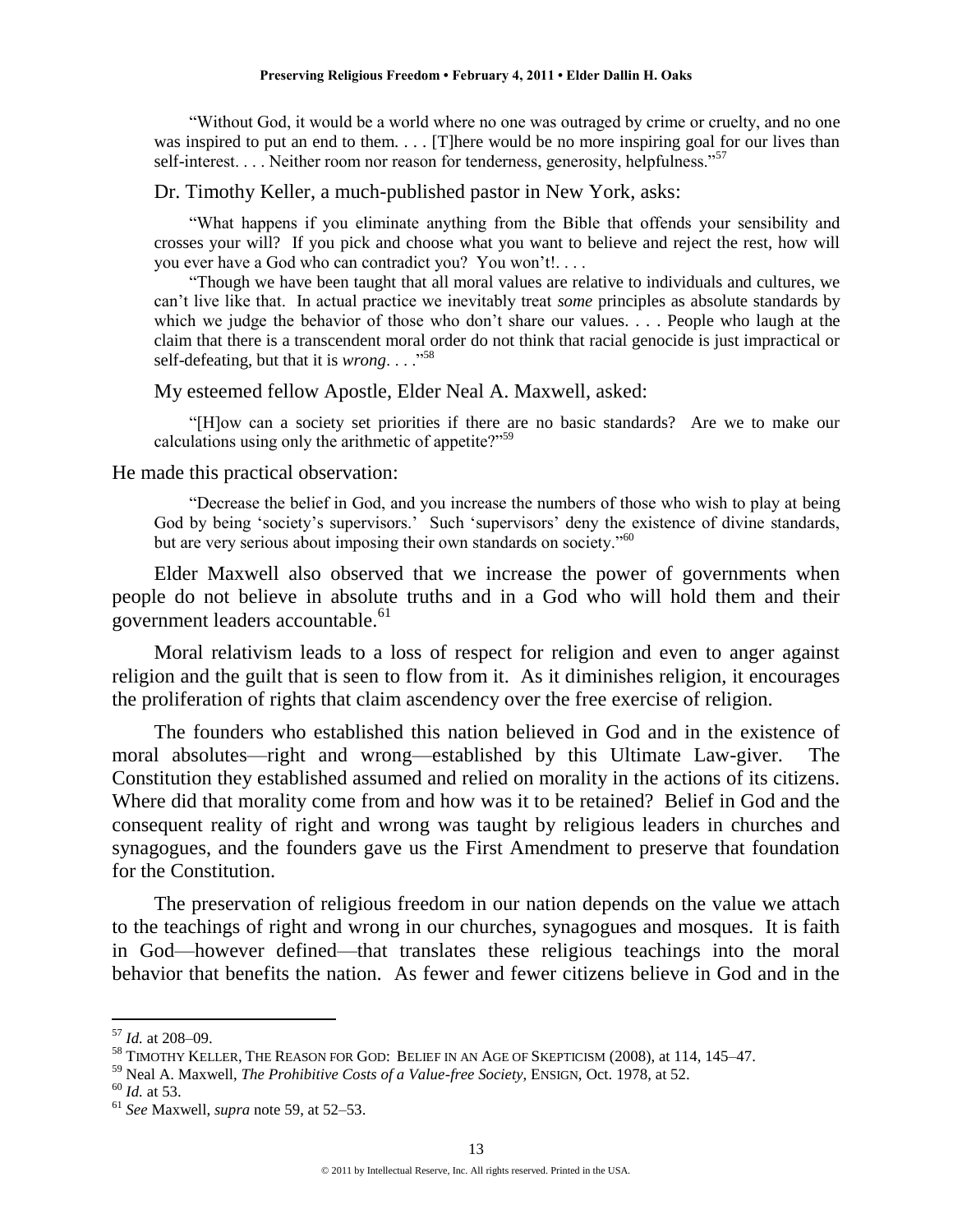existence of the moral absolutes taught by religious leaders, the importance of religious freedom to the totality of our citizens is diminished. We stand to lose that freedom if many believe that religious leaders, who preach right and wrong, make no unique contribution to society and therefore should have no special legal protection.

# V. Conclusion

I have made four major points:

1. Religious teachings and religious organizations are valuable and important to our free society and therefore deserving of their special legal protection.

2. Religious freedom undergirds the origin and existence of this country and is the dominating civil liberty.

3. The guarantee of free exercise of religion is weakening in its effects and in public esteem.

4. This weakening is attributable to the ascendancy of moral relativism.

We must never see the day when the public square is not open to religious ideas and religious persons. The religious community must unite to be sure we are not coerced or deterred into silence by the kinds of intimidation or threatening rhetoric that are being experienced. Whether or not such actions are anti-religious, they are surely antidemocratic and should be condemned by all who are interested in democratic government. There should be room for all good-faith views in the public square, be they secular, religious, or a mixture of the two. When expressed sincerely and without sanctimoniousness, the religious voice adds much to the text and tenor of public debate. As Elder Quentin L. Cook has said:

―In our increasingly unrighteous world, it is essential that values based on religious belief be part of the public discourse. Moral positions informed by a religious conscience must be accorded equal access to the public square."<sup>62</sup>

Religious persons should insist on their constitutional right and duty to exercise their religion, to vote their consciences on public issues, and to participate in elections and in debates in the public square and the halls of justice. These are the rights of all citizens and they are also the rights of religious leaders and religious organizations. In this circumstance, it is imperative that those of us who believe in God and in the reality of right and wrong unite more effectively to protect our religious freedom to preach and practice our faith in God and the principles of right and wrong He has established.

This proposal that we unite more effectively does not require any examination of the doctrinal differences among Christians, Jews, and Muslims, or even an identification of the many common elements of our beliefs. All that is necessary for unity and a broad coalition along the lines I am suggesting is a common belief that there is a right and wrong in human behavior that has been established by a Supreme Being. All who believe

<sup>62</sup> Cook, *supra* note 1, at 29.